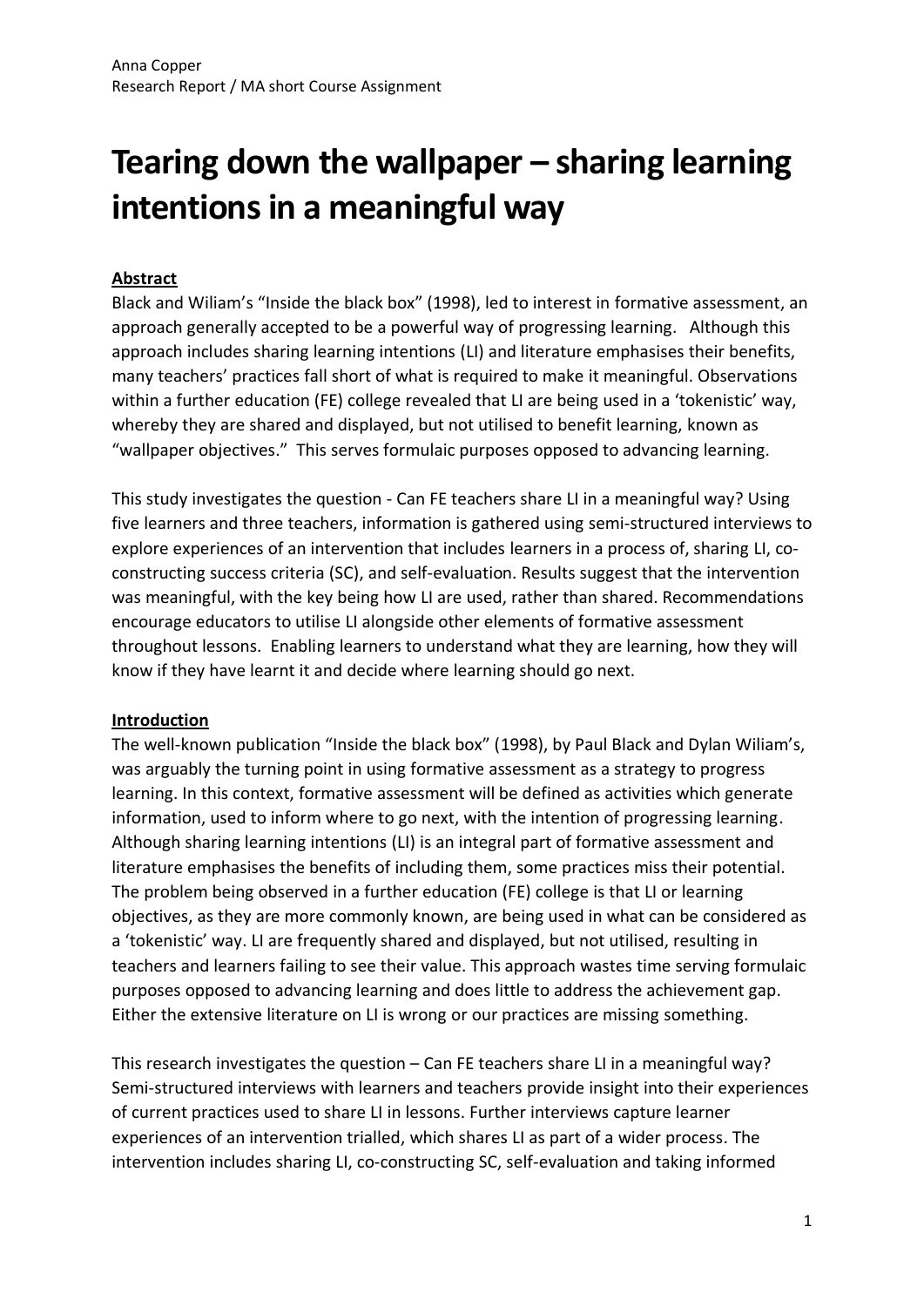decisions to plan future learning. Findings suggest that the intervention used did make the process of sharing LI meaningful, with the key being how they are used rather than shared.

Recommendations include utilising LI throughout lessons, involving learners through coconstructing SC, combining the elements of formative assessment and monitoring progress to inform future learning.

# **Literature Review**

Although the work of Black and Wiliam 'Inside the black box: raising standards through classroom assessment' (1998), was published over twenty years ago, it is arguably the turning point in educational thinking towards assessment. Consequently, it seems appropriate for my literature review into formative assessment to begin here.

Black and Wiliam's work explored evidence that improving formative assessment raises standards. They highlighted the diversity in definitions of the term 'formative assessment' and clarified their use of the term 'assessment' as "those activities undertaken by teachers, and by their students in assessing themselves, which provide information to be used as feedback to modify the teaching and learning activities in which they engage" (Black & Wiliam, 1998, P2). They stressed that for assessment to be formative, the information gained through assessment needs to be used to adapt future teaching. This means that assessment is only formative when the teacher or learner uses the information to make decisions about their next steps. Their work also indicated what they termed "a poverty of practice," whereby classroom uses of formative assessment were "beset with problems and short comings" (Black & Wiliam, 1998, P5). Although their work did not explicitly suggest strategies for improving formative assessment, its significance comes from their arguments that improvements are required and their evidence that improvements could make advancements in pedagogy.

Black and Wiliam's work was followed by the Assessment Reform Group's publication 'Assessment for learning: beyond the black box' (1999), which focused on 'how' formative assessment can be used to improve teaching and learning. The publication describes the characteristics needed to put formative assessment into practice, which includes sharing LI. Although it makes sense that learners need to know where they are going, to get there successfully, there is still some ambiguity around how to do this.

The importance of formative assessment is reiterated by David Spendlove. He states that central to formative assessment is "increasing learner autonomy," which he defines as "the ability of the learner to be able to consciously monitor their own learning" (Spendlove, 2009, P18). Although Spendlove states that it is important for learners to know what they are learning, he points out that some strategies used to do this can limit learning through placing constraints on the work generated (Spendlove, 2009, P70). Spendlove recommends that sharing of LI needs to be done as part of a wider process and suggests that the real benefits of formative assessment are likely to be achieved through a combined approach. He claims that "real entry" into formative assessment is where objectives, outcomes and assessment come together and where learners have some responsibility for their own learning (Spendlove, 2009, P70).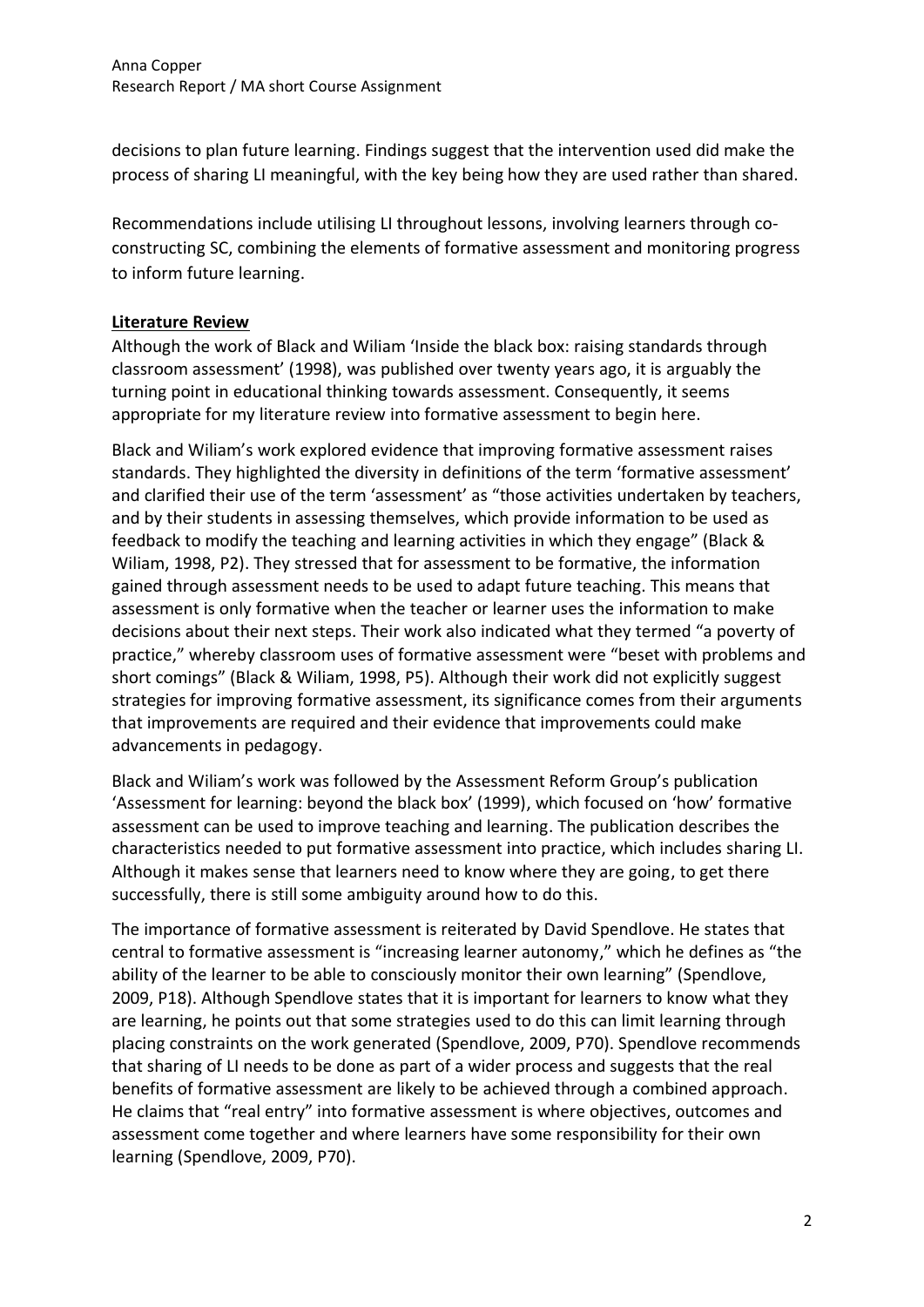An article published in The Curriculum Journal, "learning intentions and success criteria: learners' and teachers' views", poses a unique perspective in that it looks at teacher and learners' perceptions. The paper focuses on sharing LI and SC and found that while both teachers and learners agreed on their potential usefulness, they were rarely discussed in class. Furthermore, the study found that some learners expressed "frustration at the tokenistic way" in which they were implemented (Crichton, A & McDaid, A, 2016). This frustration among learners is particularly significant as if learners have a negative view of the approaches being used, their motivation and level of engagement is likely to be lower.

Dylan Wiliam has continued to review the use of formative assessment and provides key points regarding the sharing of LI in his book 'Embedded Formative Assessment' (2018). Wiliam's emphasises the value of sharing LI and states that learners who are unclear of what the teacher is looking for are disadvantaged. However, he stresses that although it is important for learners to know where they are going, the approach to achieving this must be meaningful and cannot therefore be done in a tokenistic way (Wiliam, 2018). Wiliam describes tokenistic practice as LI or objectives being written on the board for learners to copy down and then ignored for the rest of the lesson. This practice, he suggests, is often referred to as 'wallpaper objectives' and is a practice not that different from my own and that of many FE teachers I have observed. Wiliam proposes a strategy of clarifying, sharing, and understanding LI and SC and suggests potential value in developing them with learners as co-constructors. An advantage of Wiliam's work is that he includes consideration of implementation in various educational setting, making his ideas highly relevant to this FE project.

The combined work of John Hattie and Shirley Clarke depicted in their book Visible Learning Feedback (2019) brings further attention to sharing LI in a meaningful way. They describe the frequent practice of requesting learners to write out the LI as "one of the least helpful practices pushed upon many teachers" (Hattie & Clarke 2019). This is significant because it questions the reason behind the practice implying that it serves a purpose other than to progress learning. This therefore further justifies the need to review the meaningfulness of classroom practices. Hattie and Clarke echo Wiliams' argument that the benefits of sharing LI come when a joined-up process is used and suggest that SC used alongside LI provide a framework for formative dialogue (Hattie & Clarke 2019).

Clarke also provides useful insight in her book 'Unlocking Learning Intentions and Success Criteria' (2021). Clarke clarifies the use of the term "learning intentions," which is useful as many practitioners are more familiar with the term learning objectives. Clarke states that the term is more "honest" as educators can only hope that learners learn what we intend/want them to, but it is not always the outcome (Clarke, S 2021, P3). Clarke advocates co-constructing SC and analysing exemplar work and states that doing so enables learners to internalize what is required (Clarke, S 2021, P9). Clarke's work translates the literature behind formative assessment into practical classroom strategies, highlighting how to embed LI into the flow of lessons. This is useful as this research is interested in moving classroom approaches from tokenistic to those that better reflect what the literature suggests can be achieved.

The literature reviewed promotes sharing LI. However, it reveals that the approach used to do this is important in determining its value. This raises questions around current practices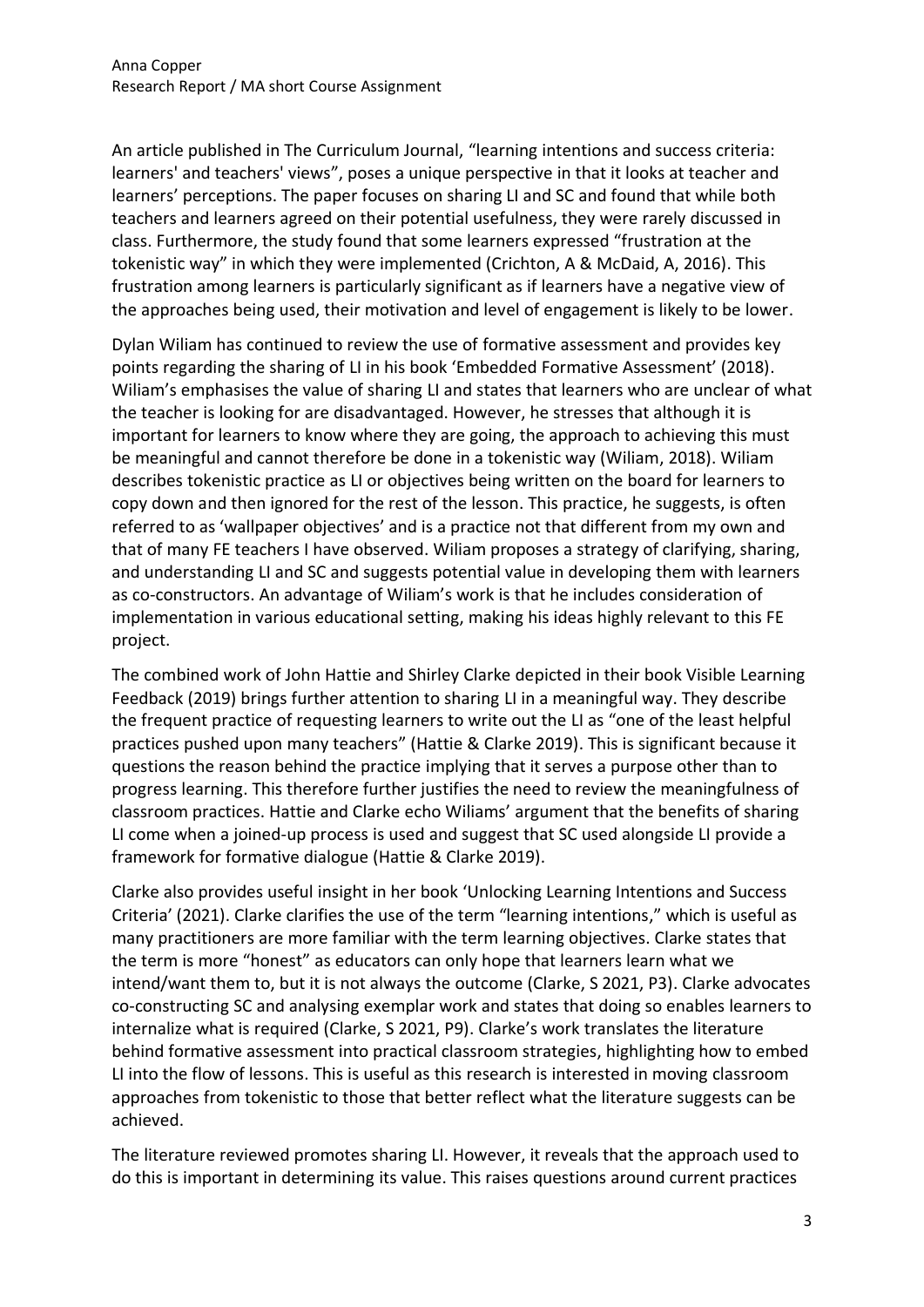where there are concerns that they are tokenistic. It is clearly time to take down the 'wallpaper objectives' and investigate ways of sharing LI in a meaningful way.

# **The Research**

This research takes place in an FE college, which provides publicly funded full time study programmes for sixteen to nineteen-year-old school-leavers. Based in the southeast of England the town has a mixed demographic, including a range of backgrounds and social status. The research initially investigates teachers and learners' experiences of LI, before implementing an intervention. The research continues by exploring learner experiences of the intervention to gain their perspective on its value in supporting learning.

It is important to capture the real experiences of learners, as any intervention implemented has little value if the learners themselves are not benefiting. Consequently, a qualitative approach will be taken using interviews that will allow participants experiences to be freely explored. Semi-structure interviews will allow experiences to be explored through participants own voices, while providing starting points to encourage dialogue.

Teachers will be interviewed before any intervention is implemented to explore how they currently use LI within class and the impact they believe it has. Questions include:

- What are your experiences of sharing LI/objectives with your learners?
- What impact does sharing LI/objectives with your learners have on their learning?

Learners will be interviewed at various stages to enable analysis of responses before, during and after the intervention has been implemented. Questions include:

- How do you know what you are learning in each lesson?
- When you finish a lesson, how do you know if you have learnt what was intended and what impact does this have?

The intervention will be trialled within a vocational department, with two classes of twentyfour and twenty-six learners studying on the first year of a two-year level three diploma course. It will take place in the summer term allowing learners to have experience of current practices before the research begins. It will be conducted over a seven-week period, with the intervention introduced in week two as detailed in the timeline below: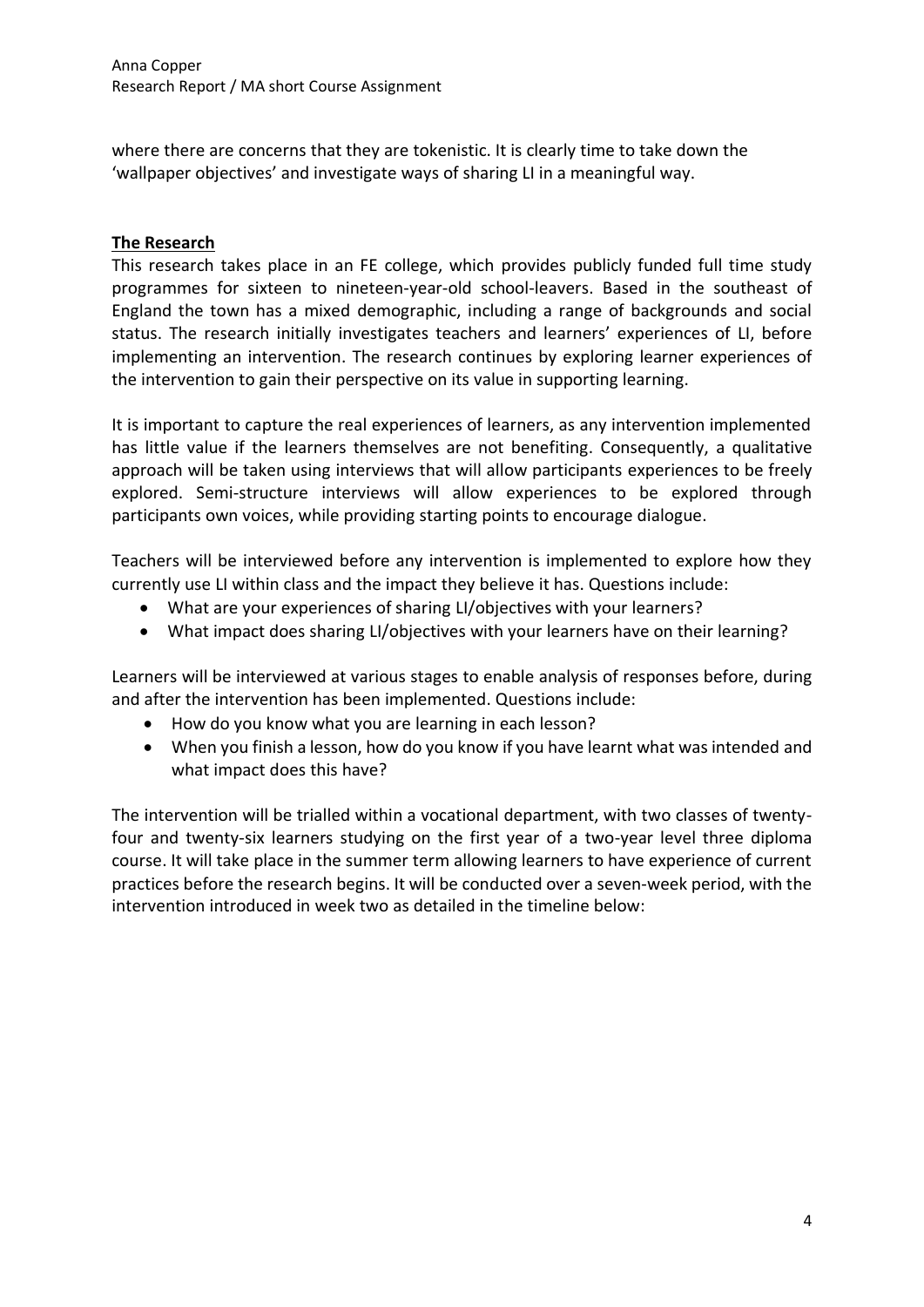

Participating teachers will be from the same course as the learners, to enable both perspectives to be captured for the same lessons. Learner participants will be selected at random from across the two classes. A summary of the participants is shown below:

| <b>Participants</b>                                                                 | <b>Research method used</b> |
|-------------------------------------------------------------------------------------|-----------------------------|
| Three teachers with recognised teaching qualifications   Semi-structured interviews |                             |
| and a minimum of two year's classroom experience.                                   |                             |
| Five level three, year one learners.                                                | Semi-structured interviews  |

#### **The Intervention**

The intervention being trialled includes learners in a process of, sharing LI, utilising SC, selfevaluation, and informed decision making to plan next steps. The intervention is a combined approach, whereby each element is considered equally important and no one element will be used in isolation.

The intervention is illustrated in the diagram below:

#### Intervention Overview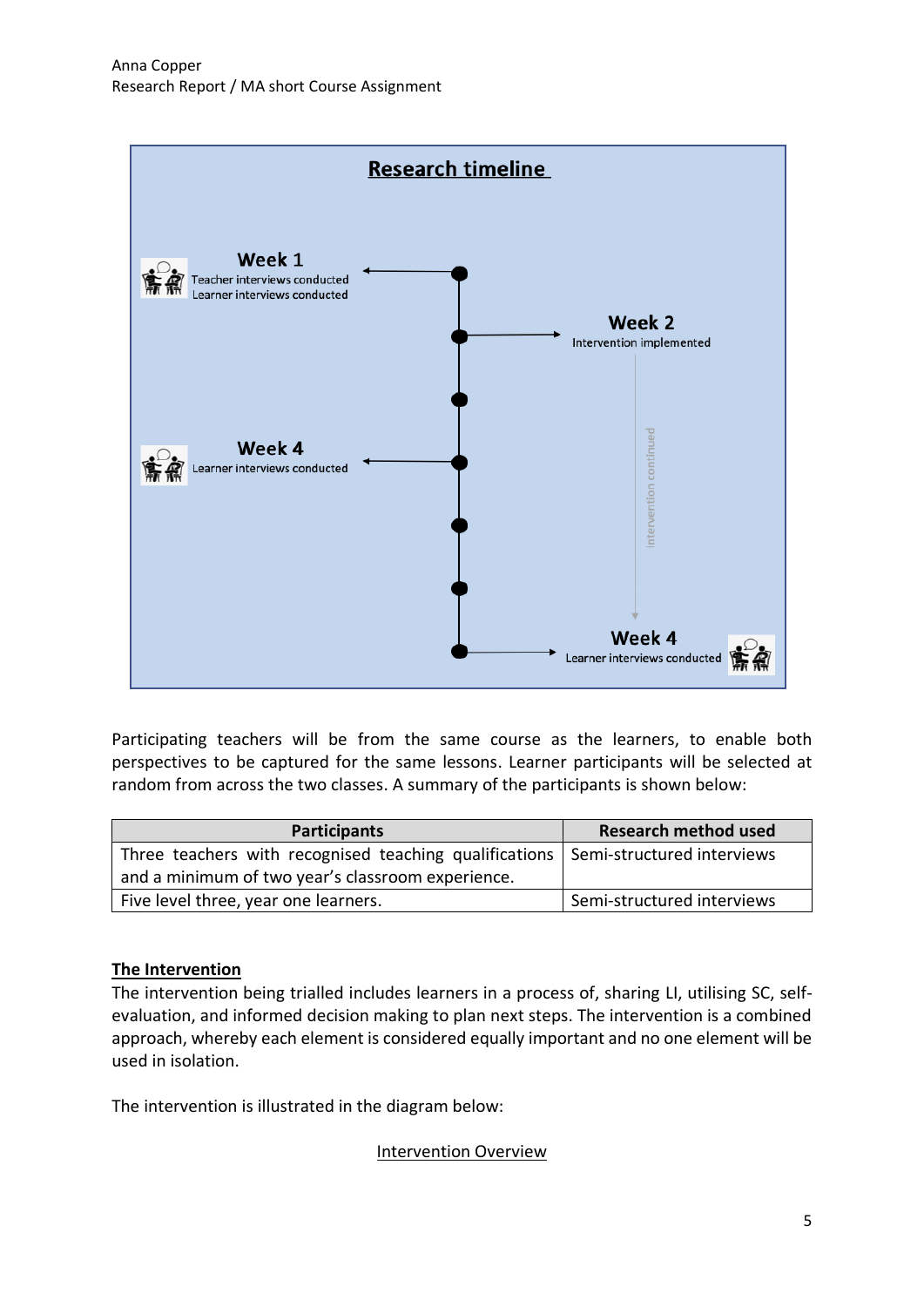

The case study below shares how the implementation of the intervention unfolded in the classroom:

# **Case Study - Implementing the Intervention**

After starting class with what can be described as a bog-standard starter activity, I embarked on introducing the intervention for the first time. I opened by informing the class of the over-arching learning intention, which would cover the next few lessons. I did this by simply telling them and displaying on the board through a PowerPoint that "we will be learning the diverse ways to explain mental health." I should at this point mention that the wording used in the classroom was different from that used within my lesson plan and scheme of learning. The language may be different, but the sentiment was the same and the lack of what you could call teacher talk seemed to enable the learners to grasp the overarching learning intention well. I explained that there are several ways to explain and understand mental health and will be using the next few lessons to look at a few of them. I went on to declare that in this lesson "we are learning to evaluate the Dual Axis model." Again, this was displayed on the board and used language more comfortable for learners. From here we went on to explore together, by creating success criteria, how we would know if we had sufficiently learnt to evaluate the dual Axis model.

To engage the learners in creating the success criteria I provided them with a sample piece of work and explained that this was the type of work I was looking for them to produce within the lesson. I gave the learners a few minutes and encouraged them to discuss with each other what ingredients or steps had been included in the work. Feeding back together, we created the success criteria which I typed into the PowerPoint as we went. The learners initially jumped in to explaining the model to me based on the work provided (quite poorly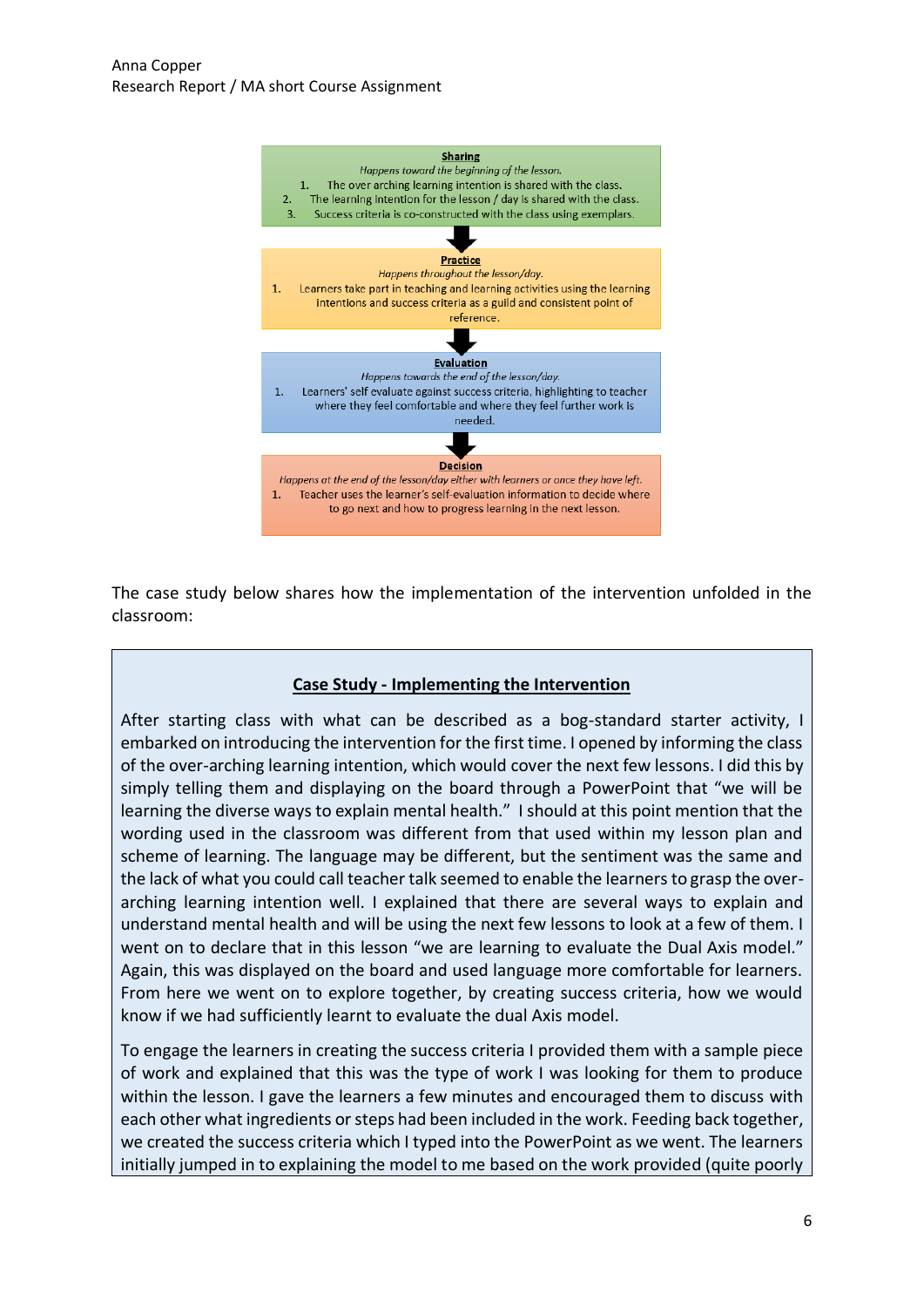as they clearly had no idea what they were talking about), but with some prompting soon grasped the idea. I kept drawing their focus away from the information provided and back to the different elements included. For example, I asked "how does she start her work?" and "does she include an example?". It did not take long before we had our first two success criteria, introduce the model, and describe the model. I continued by asking "what comes next" and soon we had a full list of success criteria. I explained to the class that this list would be our guide to supporting us to achieving our learning intention / what we have set out to learn.

The lesson continued as a usual one would, working through a variety of activities to support learning and on this occasion included group research, watching a video clip, interpreting a diagram, class discussion and debate and a case study exercise. The difference within this lesson was that alongside completing each of these activities the learners were referring to the learning intention, thus monitoring their own learning progress. when setting each activity, I would ask how it was going to help them achieve the learning intention and to my surprise they connected each of the activities in turn to the relevant success criteria. The last activity the class completed was a case study, where they were asked to evaluate the dual axis model using the given case study to base their response. This time when I asked how the activity was going to help them achieve the learning intention, they forgot about the success criteria and jumped straight in saying if they could do the activity, they would have met it. This may be because the activity question was the same as the learning intention or because they had already worked through each of the success criteria in the previous activities. Either way, I needed to return their focus to the success criteria and prompted them to think back to when we created the list and discussed that to achieve the learning intention, they must include each of the ingredients listed within the success criteria. To this one learner asked if they were allowed to use the success criteria as checklist for their work and tick them off as they went. I had to stop myself from jumping up and down screaming yes and instead replied by saying that they could and that others should consider doing the same as it seems like a sensible idea.

I ended the lesson by asking each learner to individually evaluate themselves against the learning intention. I explained that this could be done by simply ticking next to each of the success criteria they felt they had met/achieved or felt confident they could do. I explained that they needed to be honest to enable me to decide what to do next lesson. I collected the evaluations in and sent the learners on their way. later, I reviewed the evaluations and found that some learners did not feel confident with one success criteria and so it was clear further work was needed in this area and I added this to my planning for the next lesson. Not so surprising is that the success criteria they identified was concerned with the same aspect of the content the previous cohort struggled with. Only this time I found out they were struggling with it at the end of the lesson and not three weeks later when they were trying to include it in their assignment.

# **Ethical considerations**

Research will be conducted in accordance with the British Educational Research Association guidelines ensuring the dignity, rights, safety, and well-being of participants is the primary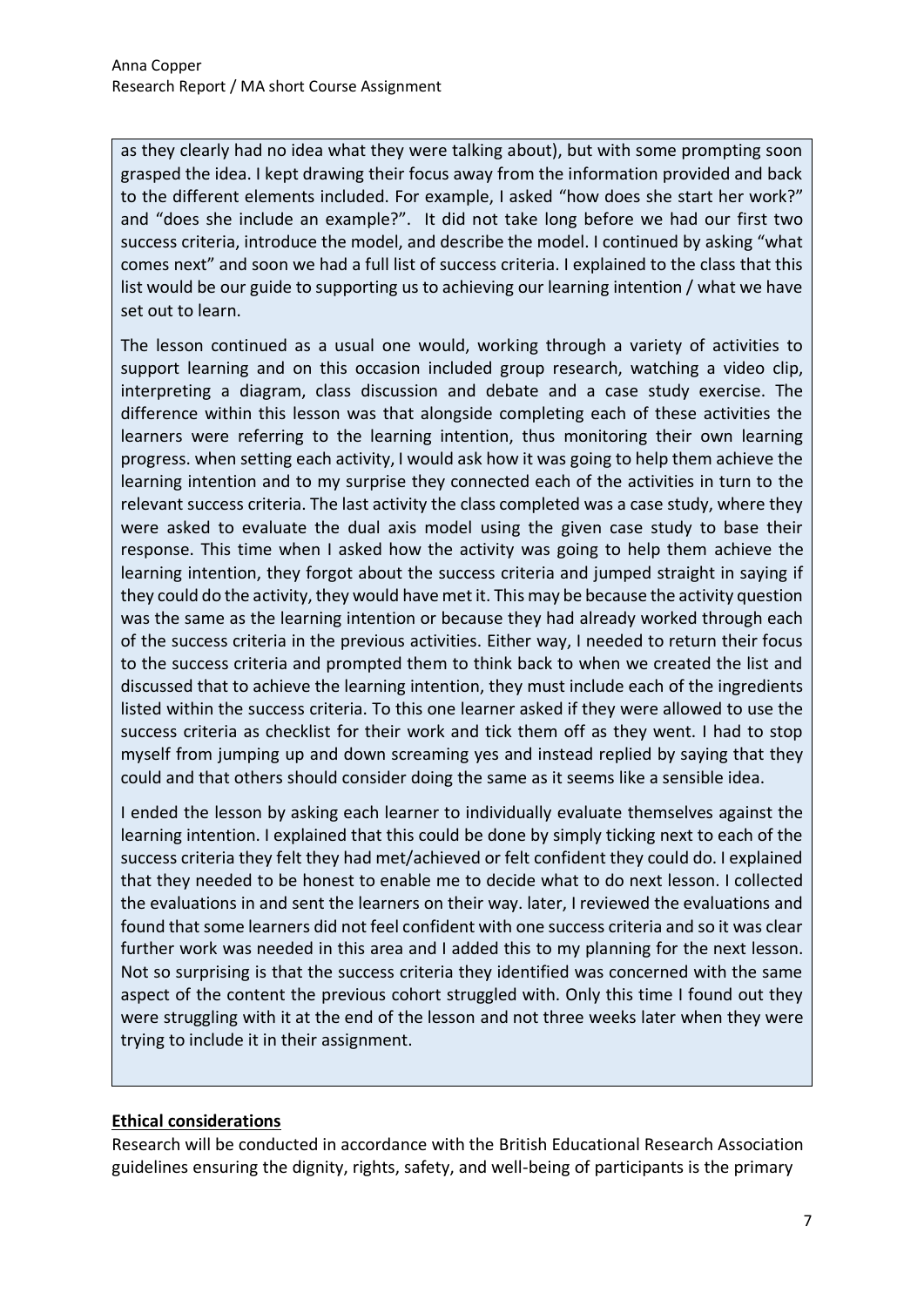consideration (British Education Research Association, 2018). Informed consent will be obtained ensuring that participants are aware of what the research includes, how they will be involved and how their input will be used (S8). Ongoing consent will be maintained, and participants will be aware that they can withdraw at any time (S31). Consideration will be taken regarding participants welfare, including upholding a duty of care to remove any predictable disadvantage or harm and minimise and manage any unpredicted discomfort or distress that arises (S34). Privacy will be maintained through anonymising participants using numbers instead of names (S40). All participants will be made aware of how their personal data will be stored to ensure its safety and appropriate use including both paper and digital formats in line with current data protection and GDPR legislation (S48).

# **Findings**

The teacher interviews confirmed that tokenistic practices were being used to share LI, with two teachers stating that they shared and displayed the LI at the beginning of lessons and then did nothing with them for the remainder of the session. One teacher stated that they did not understand why they were required to share learning LI in class "as no one ever uses them," suggesting that they did so out of obligation. Such practices are reflective of what Dylan Wiliam termed 'wallpaper objectives and indicates that there is, as Wiliam suggested, a poverty of practice whereby the use of formative assessment in classrooms is not fit for purpose to achieve its potential benefits. Most puzzling about this is that the teachers felt that this was not meaningful and yet they continued with the practice anyway. The third teacher also placed little value on the sharing of LI and said, "there's no point, so I only do it if I am being observed." This implies that LI are being shared to serve formulaic purpose rather than progressing learning.

Learners' interviews in week one also indicated that classroom practices were falling short of what was required to make sharing LI meaningful, as none of the learner participants connected the sharing of LI with progressing their learning. One learner stated, "I do not see the point as we just copy them down and do nothing with them," suggesting that they did not value the practice. Interestingly, most of the learners interviewed at this stage stated that they found the sharing of LI useful. However, the usefulness came from using them for a different purpose then that intended. Learners explained that they were using them much like a contents page or index within their notes to navigate more quickly to the section they required. As helpful as this may be in allowing for efficient searches within their notes, it misses the point of what LI are for and does little to progress learning.

Data from the second phase of the study consisted of interview responses of learners following the implementation of the intervention. Responses confirmed the views of Shirley Clarke and Dylan Wiliam who both advocate involving learners in the creation of SC, an approach known as 'co-constructors.' Participant responses revealed that co-constructing SC as part of the intervention was considered by most as challenging, but beneficial. One learner stated that this approach "was really hard but made me think more and made later tasks easier as I knew what was needed."

The most notable finding confirms the idea observed in the literature that a wider process or joined up approach is required for formative assessment to be purposeful. Learners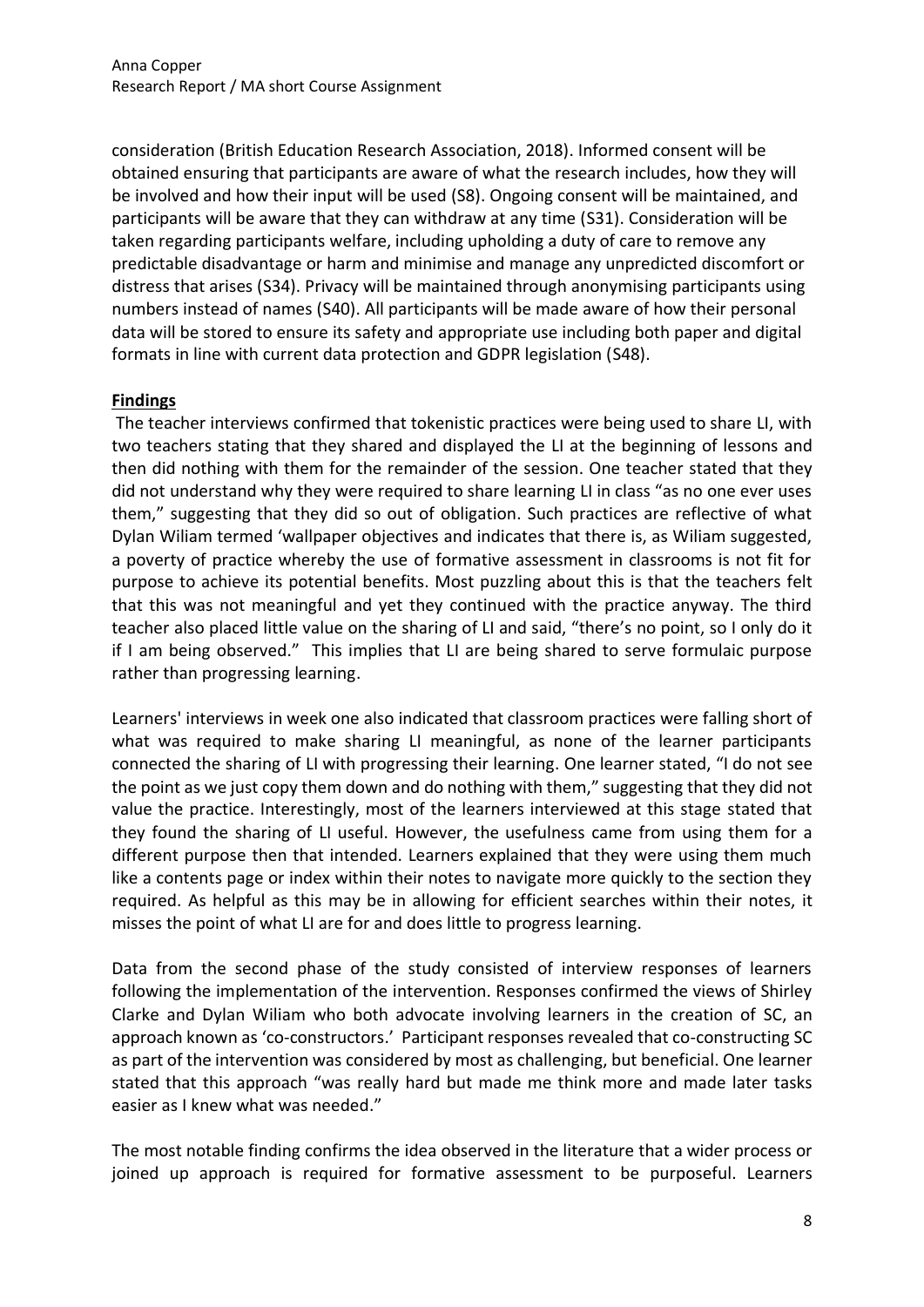interviewed did find the intervention beneficial in supporting learning but emphasised the importance of using each of the elements in connection with each other. For example, learners stated that constructing SC supported them to understand what was required to achieve the LI and using these throughout the lesson enabled them to see how the activities fitted together and contributed to their learning. One learner explained "we know what the teacher is looking for," with the intervention clarifying what they were working towards. Learners also found the self-evaluation constructive when gauging their achievement against the SC as a form of checklist in line with LI and valued the teacher taking time to check where they were in their learning before deciding what to do next.

Quite unexpectedly, some of the learners interviewed were concerned with the term 'success criteria.' They indicated that using the SC within the intervention was valuable in progressing learning but had issue with the name itself. Learners explained that it felt great when they self-evaluated against the SC and had met it all, but they felt like they had failed on occasions when they did not meet all the criteria as they considered the opposite of success to be failure. Although this did not seem to impact the answer to my main research question as learners still felt the SC was both useful and an essential part of the intervention, I had not considered the impact of the language used.

#### **Recommendations**

Although small-scale, this research does show the importance of reviewing classroom practices that are less meaningful and or not achieving their intended purpose. The teachers interviewed had continued for some time to share LI in a way they did not feel valuable to their learners. Although the number of teachers doing the same was not addressed within the scope of this research, it is recommended that managers provide supportive spaces for teachers to share their thoughts about the practices they currently use and be open to working together to make improvements. Internal observations are also recommended as a way of checking the value of practices being used to share LI. However, this will only be beneficial if the observer themselves is clear what is required to make the process meaningful.

Findings suggest that teachers including myself move away from tokenistic approaches used to share LI and instead Utilise throughout lessons. It is recommended that LI be shared and utilised as part of wider formative assessment process, bringing LI, SC, self-evaluation, and decisions about future learning together. It is further recommended that the SC be created in collaboration with learners to promote deeper understanding and ownership. Caution should however be taken when using the term SC and alternative terminology considered such as 'learning checklist,' to prevent any association with success and failure. Peer observations and development workshops are recommended as a means of highlighting the intervention trialled within this research, with a view to supporting teachers to make improvements in their own practice. However, this research focused on one curriculum area and involved only learners studying at level three and therefore caution must be taken, and presumptions must not be made that this intervention is suitable for all learners. Additionally, it cannot be presumed that all teachers will be confident and willing to trial such an intervention and may first require information, training, and support to fully understand the reasoning behind it and the practicalities of how to implement it.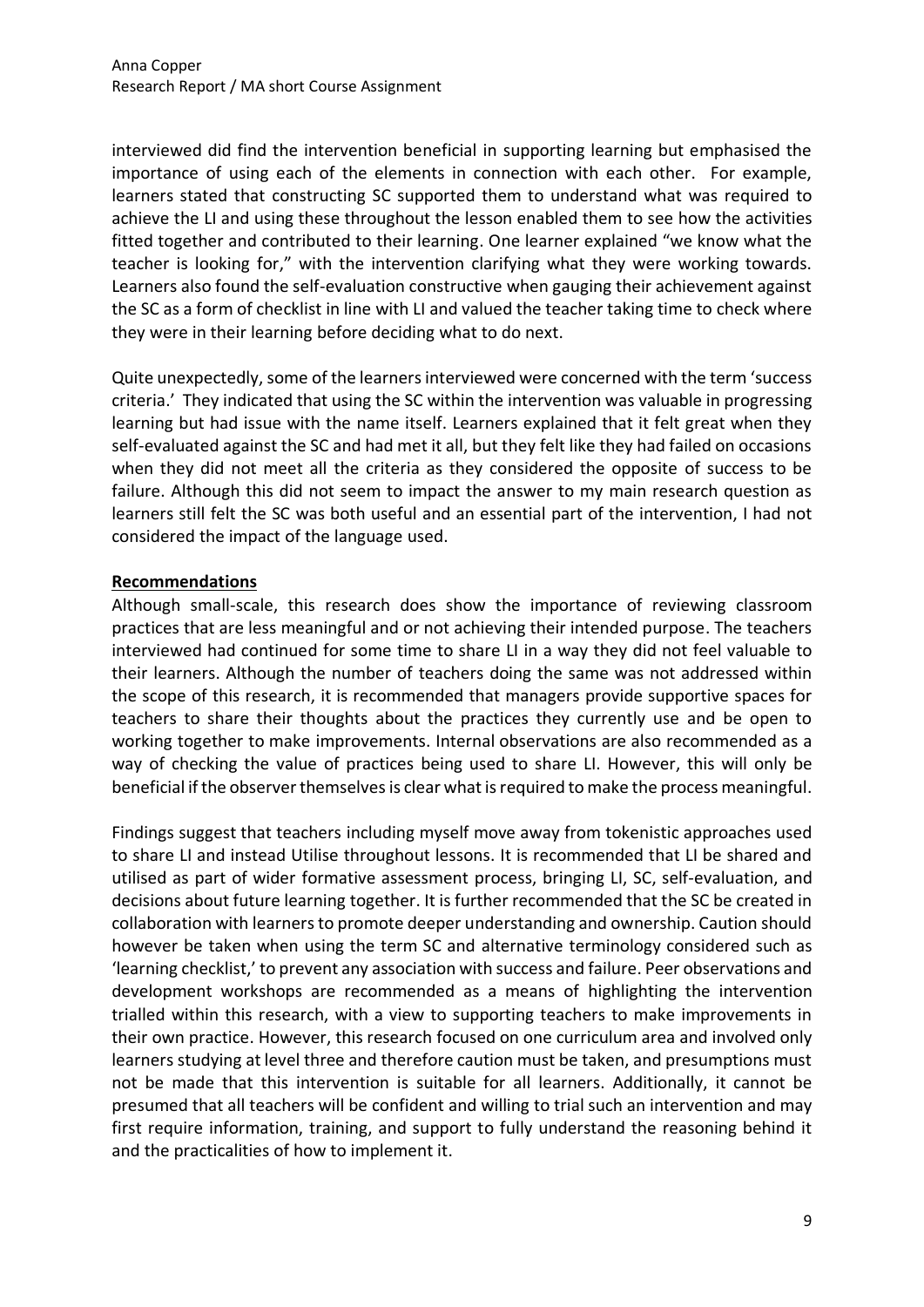Further recommendations centre around continued research. Sharing LI is only the beginning of formative assessment and as teachers' practices fall short of what is required to make it meaningful, it is conceivable that other areas may also need improving. Consequently, research into the other elements of formative assessment and review of classroom practices could be worthwhile. The small scale of this research prevents judgements on the long-term impact of the intervention being made. Consequently, investigation would be of interest to consider learner experiences of the intervention over a longer period, alongside analysis of statistical data such as achievement and retention rates. I would also be interested in investigating why teachers are not sharing LI in a meaningful way, as to address a problem it is sensible to first find out why it exists.

#### **Conclusion**

LI are too often shared in tokenistic way, missing the point and potential benefits they hold. However, this research concludes that it is possible to share LI in a meaningful way, but this requires much more than displaying them on the board. This research highlights the importance of utilising LI throughout lessons, alongside SC that have been co-constructed with learners and thus helps to instil ownership. Findings also suggest that LI, SC, selfevaluation, and decision making, are most effective in progressing learning when used together as a combined strategy. Learners indicated that the LI were clearer when they unpicked them to create SC and that classroom activities were more approachable when accompanied by the LI and SC. Furthermore, self-evaluating was considered by all as more constructive when conducted using the SC as a checklist for considering their progress against the LI. However, for any evaluation to be meaningful, the results must be used. Learner interviews highlighted that evaluating their progress was valuable in confirming where they were in their learning and helping the teacher to know when and where further work or support was needed.

To achieve the real benefits of formative assessment, a wholehearted approach must be adopted, suggesting that formative assessment is not so much a teaching tool or strategy but a teaching philosophy. With this knowledge, it is time to tear down the wallpaper objectives and begin sharing LI as part of a wider process to benefit learning.

# **References**

- Assessment Reform Group (1999). *Assessment for learning: beyond the black box*. Cambridge. University of Cambridge School of Education.
- Black, P and Wiliam, D, (1998). *Inside the black box: raising standards through classroom assessment.* London. GL Assessment
- British Educational research Association (2018). *Ethical Guidelines for Educational Research fourth edition.*
- Clarke, S (2001). Unlocking Formative Assessment. London. Hodder & Stoughton.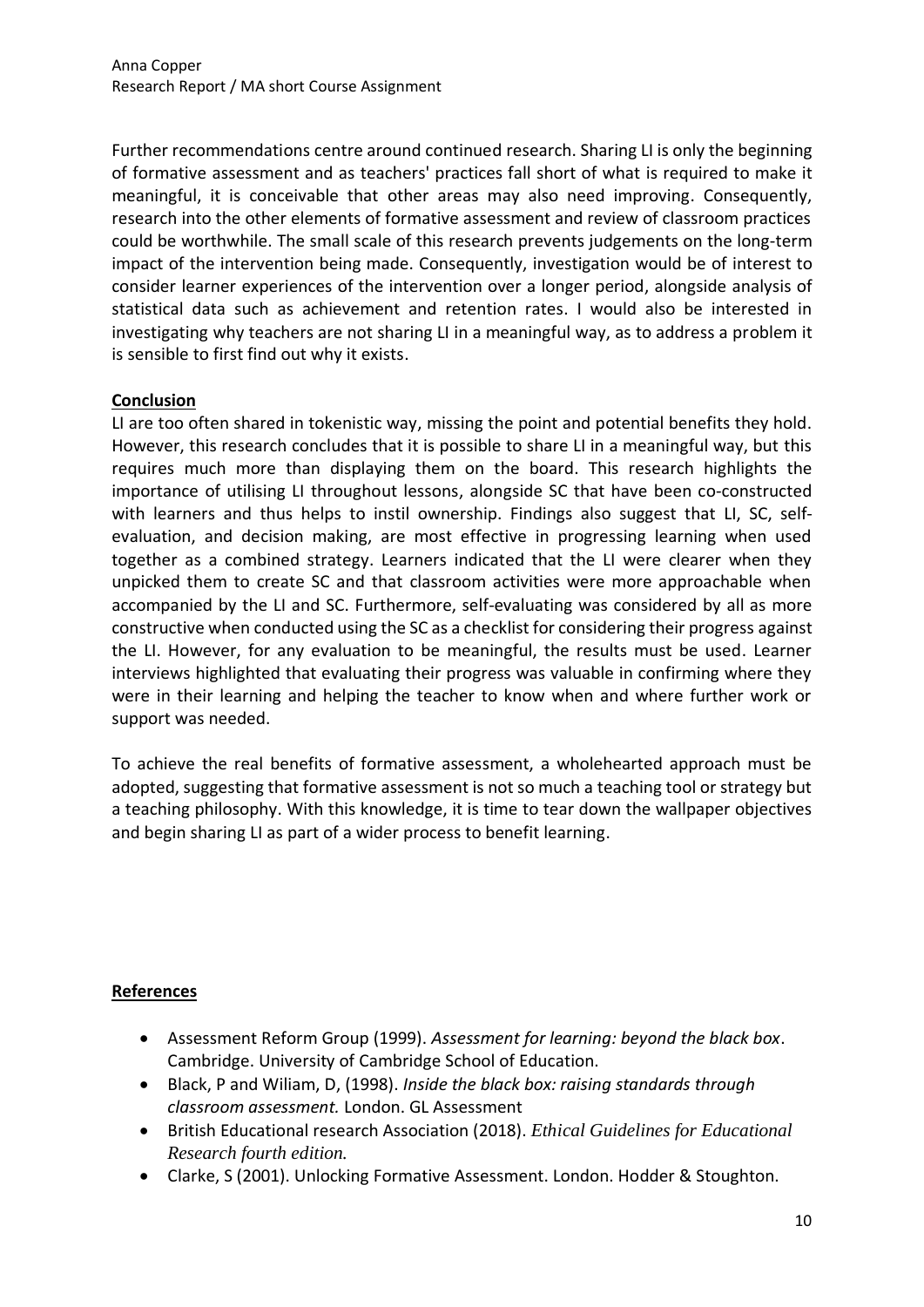- Clarke, S (2021). Unlocking Learning Intentions and Success Criteria Shifting from Product to Process Across Disciplines. London, Sage Publications.
- Crichton, A & McDaid, A, (2016). Learning intentions and success criteria: learners' and teachers' views. The Curriculum Journal, 27(2), 190-203.
- Hattie, J and Clarke, S (2019). Visible learning feedback. London. Routledge.
- Spendlove, D (2009). Putting Assessment for Learning into Practice. London. Continuum.
- Petty, G (2014) Teaching Today fifth edition. Oxford. Oxford University Press.
- Wiliam, D (2018). Embedded Formative Assessment  $2^{nd}$  edition. Bloomington. Solution Tree Press.
- Wiliam, D (2017) Embedding Formative Assessment. SSAT/EEF celebration event keynote. [Online] Schools, Students and Teachers Network. Available from: [www.youtube.com/watch?v=zwGaG1b\\_T2w](http://www.youtube.com/watch?v=zwGaG1b_T2w) [Accessed: 10/08/2020].

# **Appendix One**

# **Dissemination Strategy**

To ensure that the findings from this research informs practice and thereby maximise the benefit to learners, the following dissemination strategy has been developed.

# **Objectives**

- Encourage teachers to reflect and evaluate their own practices used to share learning intentions.
- Raise awareness of the potential of sharing learning intentions as part of a wider formative assessment process.
- Where tokenistic approaches are identified, encourage changes in practice.

# **Audience**

First and for most my target audience is teachers. My research centres around improving classroom practice and will therefore be most valuable to those that can physically make changes in the classroom. I would like to place the findings of my research in the hands of those who can practically use them. Curriculum mangers / department heads and the quality and staff development team are my secondary audience due to their influence over teaching staff and their development. Stakeholders, such as the senior management team (SMT) will also be an audience to consider as they are responsible for how things are done.

# **Timeline**

Following the natural flow of the research cycle, details of the research will be shared as follows:

• Towards the beginning of the research (November) - research plans shared with influences and stakeholders (SMT, managers and quality department) to include them in the development of the research and support their understanding of the project's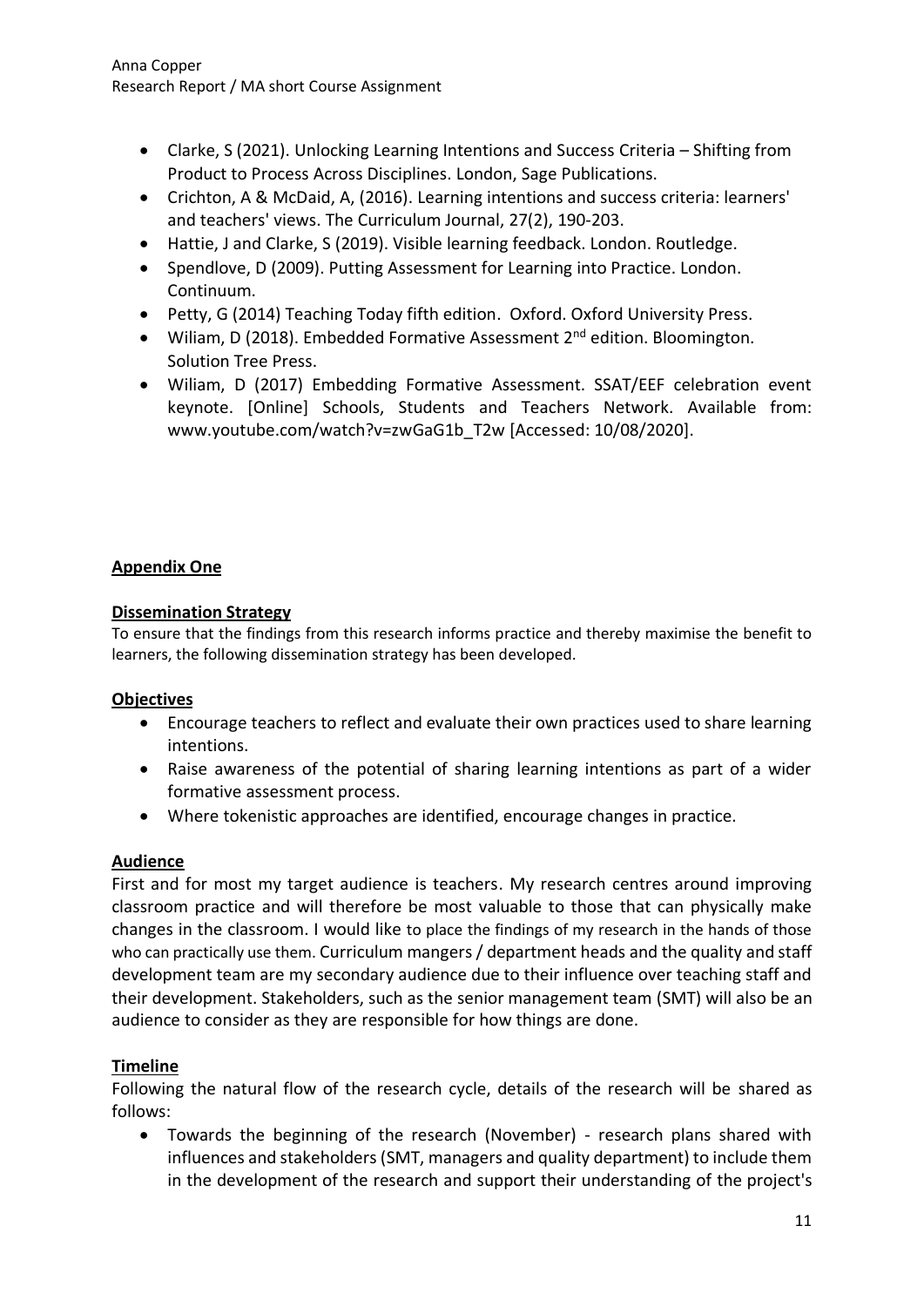benefits. This will encourage them to feel part of the project and hopefully lead them to value and champion its later findings.

- Part-way through the research (March) research progress shared with teaching staff to begin to develop their interest in the project and encouraging their engagement in later dissemination. Progress also shared with curriculum manager and quality team to continue their involvement and interest in the project.
- Towards the end of the research when findings have been analysed and reported (July/Aug) - findings shared with teaching staff to encourage them to reflect on their own practices and consider steps to make improvements. Influences and stakeholders (SMT, managers and quality department) also engaged with a view to utilising their support to access teaching staff on a wider and more formal scale.

I will also take advantage of existing/planned opportunities to share information about the research including:

- Winter staff conference is an internal event held each year in December and will provide a platform for sharing my research with colleagues and teachers within my own organisation.
- Education and Training Foundation's (EFT) Early Career Researcher conference occurs in July and will provide an opportunity to highlight my research on a wider scale to educational practitioners interested in research.
- Summer staff conference is an internal event held each year in July and will provide a platform for sharing my research with colleagues and teachers within my own organisation.
- Team meetings occur on a weekly basis and provide opportunity to share/update teaching staff and managers, within my own curriculum area, of the progress of my research.

# **Resources & channels**

I will utilise SharePoint, the college's internal sharing platform, to make details of my research available to all staff members across the organisation using a research poster and written descriptive overview. This platform supports two-way communication, enabling interested persons to make contact, feedback, comment and or engage in discussion. To reach externally I will make use of social media platforms such as twitter, to make details of my research available to the wider community by displaying a research poster. Such platforms also benefit from two-way communication and may act as a vehicle for moving my dissemination forward through a widening network of interested parties.

The EFT's conference will be a further channel used to highlight my research externally, through the displaying of a research poster and video. This will also be a way of connecting with other delegates conducting educational research. Internally, I will utilise the two staff conferences as a means of reaching my target audiences, by providing continuing professional development workshops (CPD). CPD workshops have the advantage of being an open forum for discussion and question and answer dialogue, which can increase the impact of the research dissemination. Workshops also allow for resources to be used and shared, enabling practical example of the intervention to be explored by attendees.